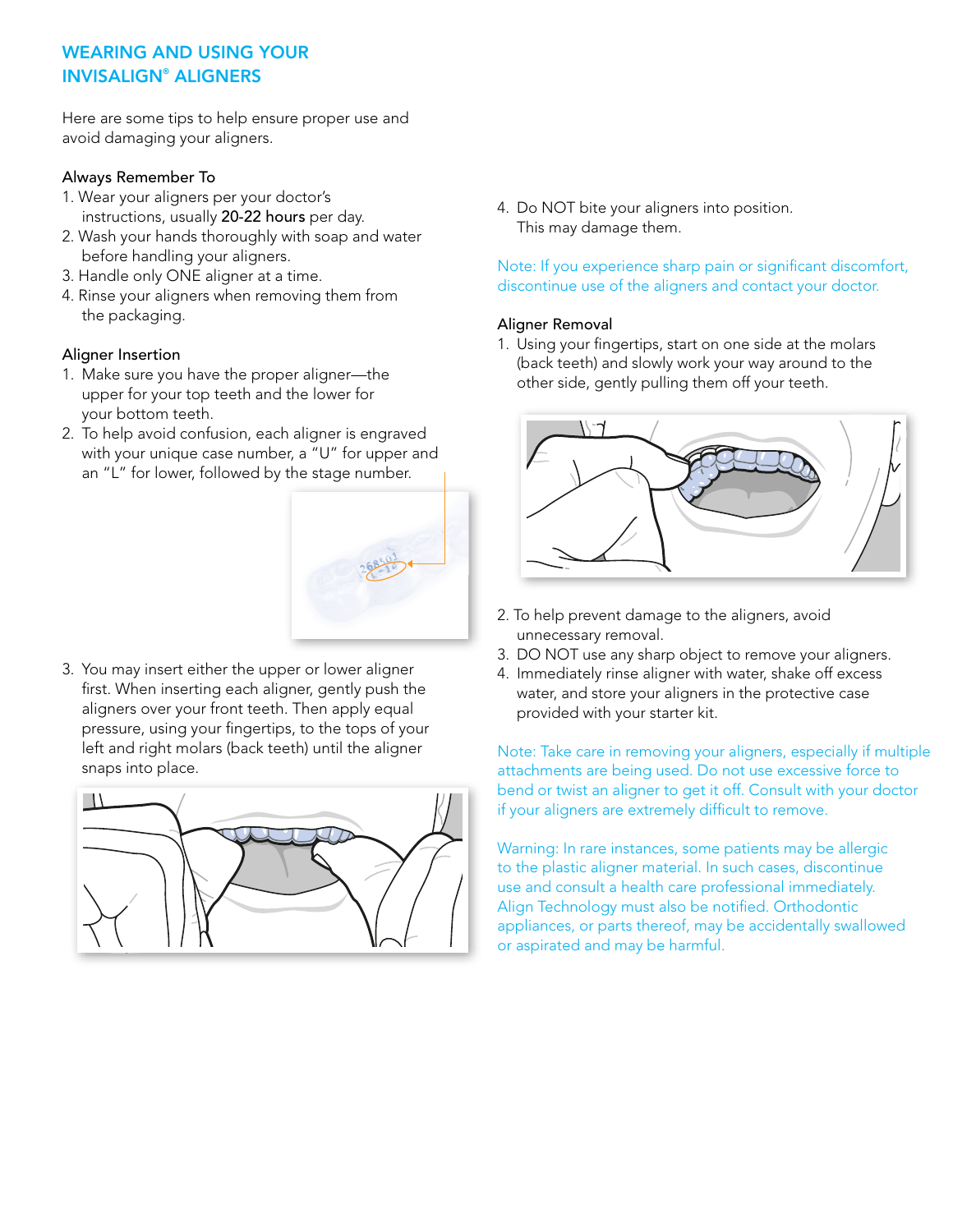# DAILY CARE AND MAINTENANCE OF YOUR INVISALIGN® ALIGNERS

1. Clean your aligners prior to each insertion. Use a soft bristle toothbrush with water and a small amount of toothpaste.

Note: Be sure to rinse each aligner thoroughly with water after each cleaning. We also recommend that you use the Invisalign aligner cleaning products once a week, or as needed.

2. Do NOT use denture cleaners to clean aligners. Do NOT soak them in mouthwash. These products can damage the surface of the aligner, causing it to become dull and more visible.

### Proper Oral Hygiene

- 1. Remove your aligners for eating and drinking. (You do not need to remove your aligners to drink cool water.)
- 2. Brush and floss your teeth after each meal or snack prior to re-inserting your aligners. If you don't have access to your cleaning system or a toothbrush, you can simply rinse your mouth, and then clean your aligners by holding them under warm running water. It's not the best way to clean, but it works in a pinch. Be sure to thoroughly clean your aligners at your earliest convenience.
- 3. If you have any questions regarding hygiene techniques, please consult your doctor.
- 4. Regular dental checkups and cleaning are recommended for the continued health of your teeth and gums.

### Tracking

- 1. Tracking means that your teeth are fitting flush into your aligners. Do not change your aligners until all teeth are tracking with little to no "air space". If there is an air space, please wear the aligner for a longer period of time until it fits.
- We do not recommend progressing forward into new 2. aligners unless they are tracking. If you have worn an aligner for 2 weeks and it still does not track, please call our office to schedule an appointment.
- Bite Sticks, are used incase you experience tracking 3. problems. We recommend applying pressure to help the aligner track. Please bite into your bite stick for 15 second increments for 15 minutes a day to help the aligners track.



#### Storing your Invisalign Aligners

Two aligner cases are included in your starter kit, a blue case and a red (or orange) case. We recommend that you store your Invisalign aligners in a case when they are not in your mouth. This will help protect them from loss and damage.

Designate your blue aligner case for your "current stage." Store the aligners you are currently using (e.g., stage #1) in this case.

When it is time to switch up to the next stage (e.g. stage #2), transfer the previous aligners (e.g. stage #1) to the red (or orange) case. Always keep the most recently used aligners in this case. If your current aligner is lost or broken, your doctor may recommend that you temporarily go back one stage and use the aligners in the red (or orange) case while a replacement is being made.

Note: Keep all of your older aligners in a clean plastic bag, or as instructed by your doctor. Keep them out of reach of small children and pets.